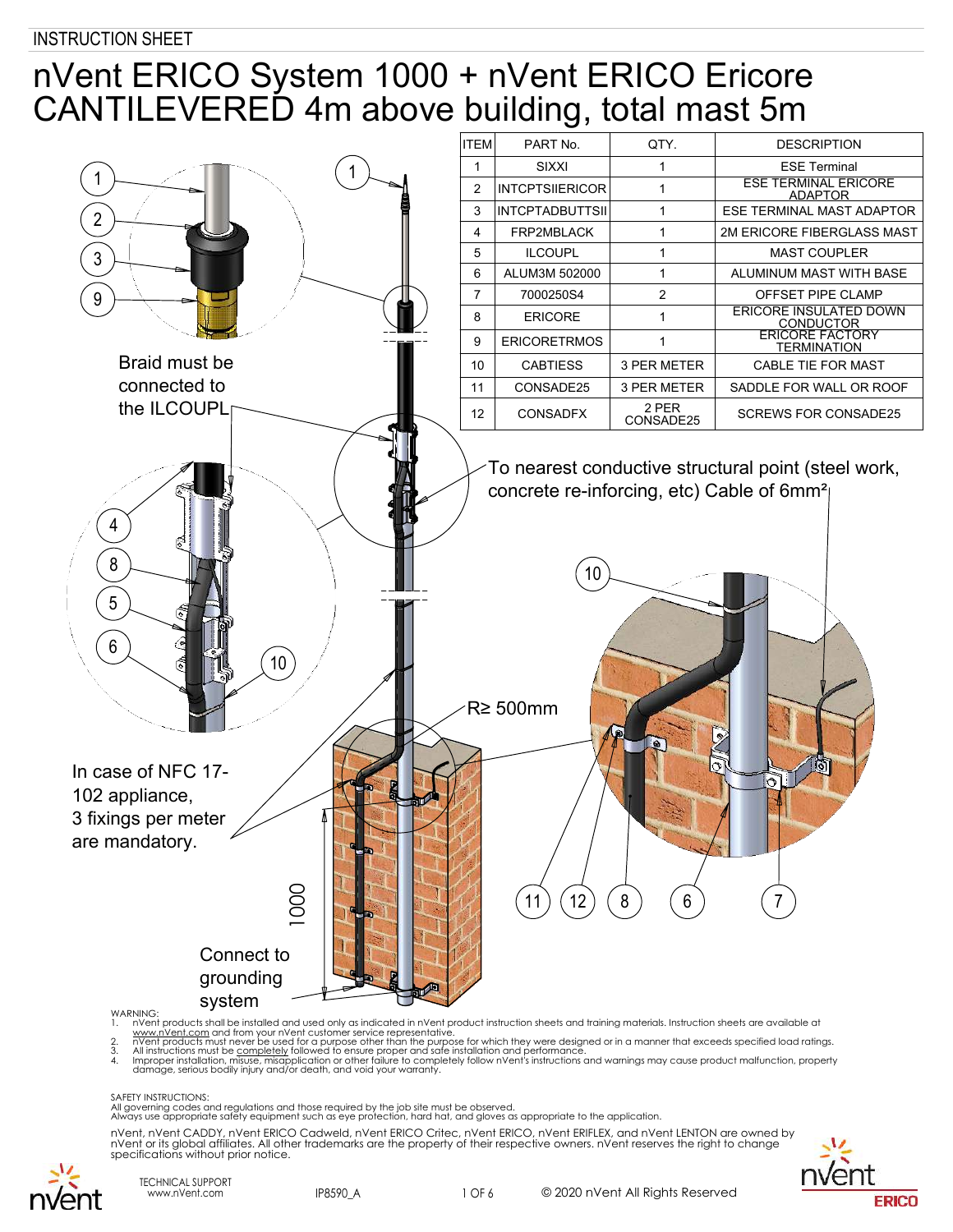# nVent ERICO System 1000 + nVent ERICO Ericore CANTILEVERED 5m above building, total mast 6m



www.nVe<u>nt.com</u> and from your nVent customer service representative.<br>2. nVent products must never be used for a purpose other than the purpose for which they were designed or in a manner that exceeds specified load rat

damage, serious bodily injury and/or death, and void your warranty.

SAFETY INSTRUCTIONS:

All governing codes and regulations and those required by the job site must be observed. Always use appropriate safety equipment such as eye protection, hard hat, and gloves as appropriate to the application.



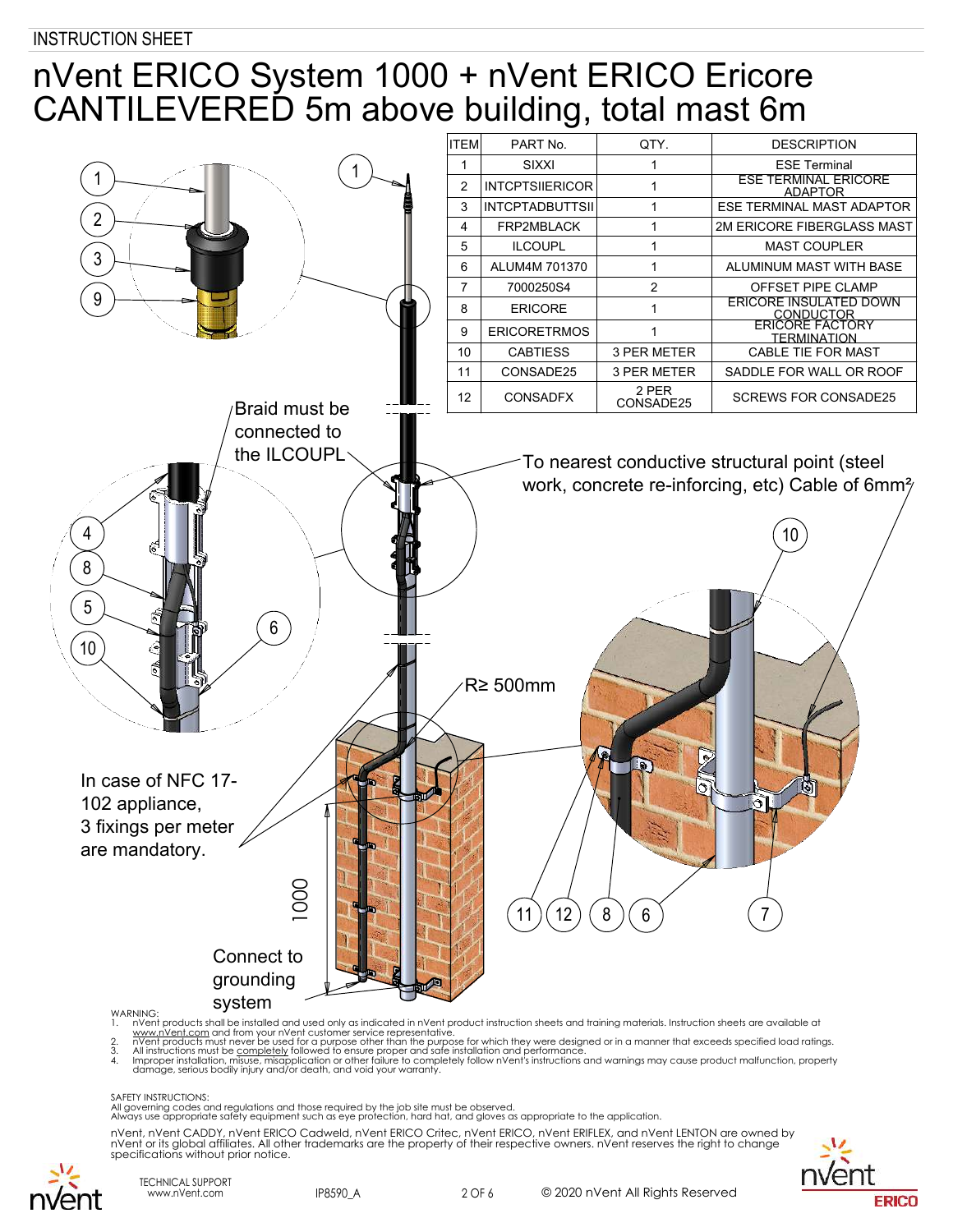# nVent ERICO System 1000 + nVent ERICO Ericore CANTILEVERED 6m above building, total mast 8m



**WARNING** 

1. nVent products shall be installed and used only as indicated in nVent product instruction sheets and training materials. Instruction sheets are available at

www.nVe<u>nt.com</u> and from your nVent customer service representative.<br>2. nVent products must never be used for a purpose other than the purpose for which they were designed or in a manner that exceeds specified load rat

damage, serious bodily injury and/or death, and void your warranty.

#### SAFETY INSTRUCTIONS:

All governing codes and regulations and those required by the job site must be observed. Always use appropriate safety equipment such as eye protection, hard hat, and gloves as appropriate to the application.



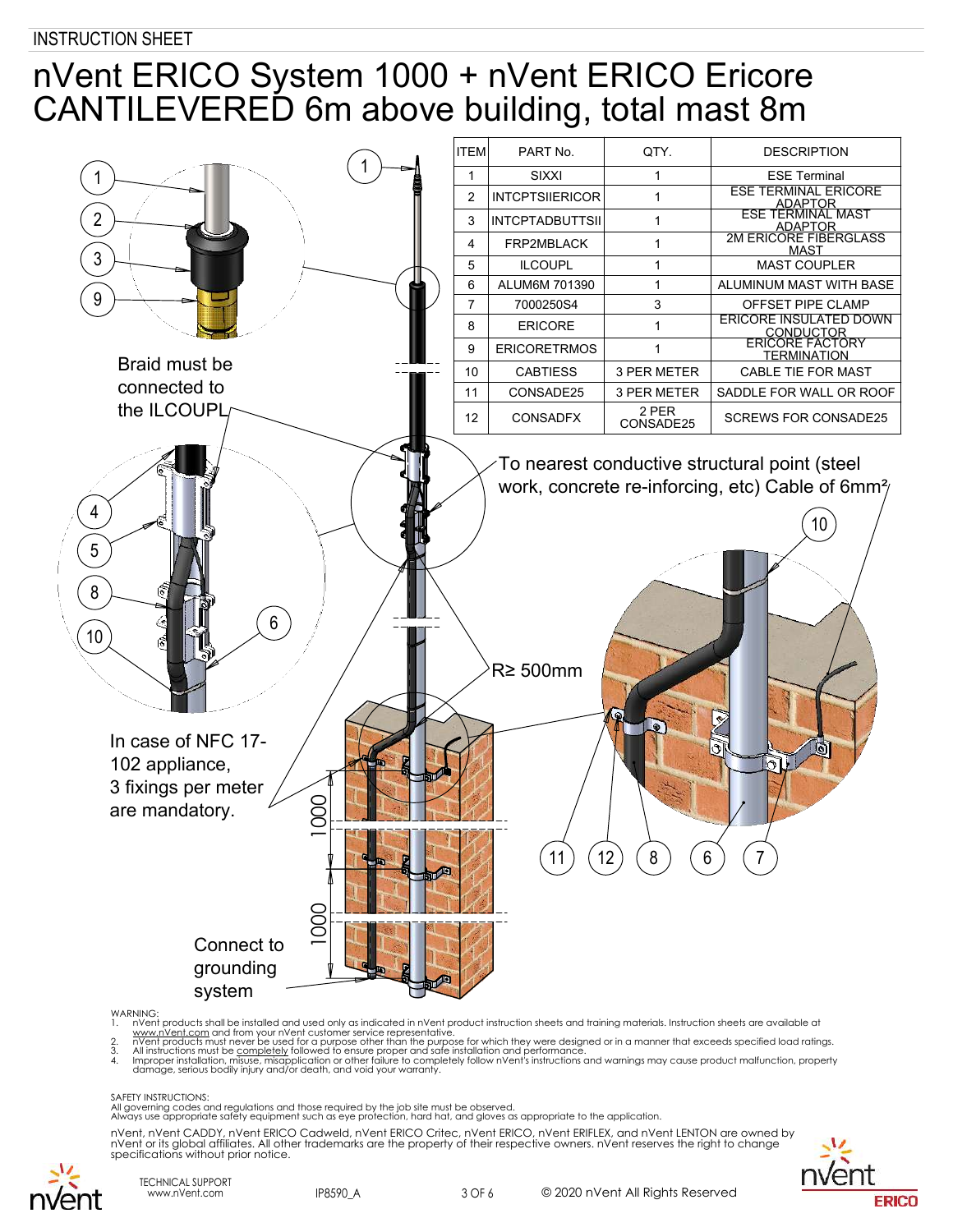

All governing codes and regulations and those required by the job site must be observed. Always use appropriate safety equipment such as eye protection, hard hat, and gloves as appropriate to the application.

nVent, nVent CADDY, nVent ERICO Cadweld, nVent ERICO Critec, nVent ERICO, nVent ERIFLEX, and nVent LENTON are owned by nVent or its global affiliates. All other trademarks are the property of their respective owners. nVent reserves the right to change specifications without prior notice.





TECHNICAL SUPPORT www.nVent.com IP8590\_A 4 OF 6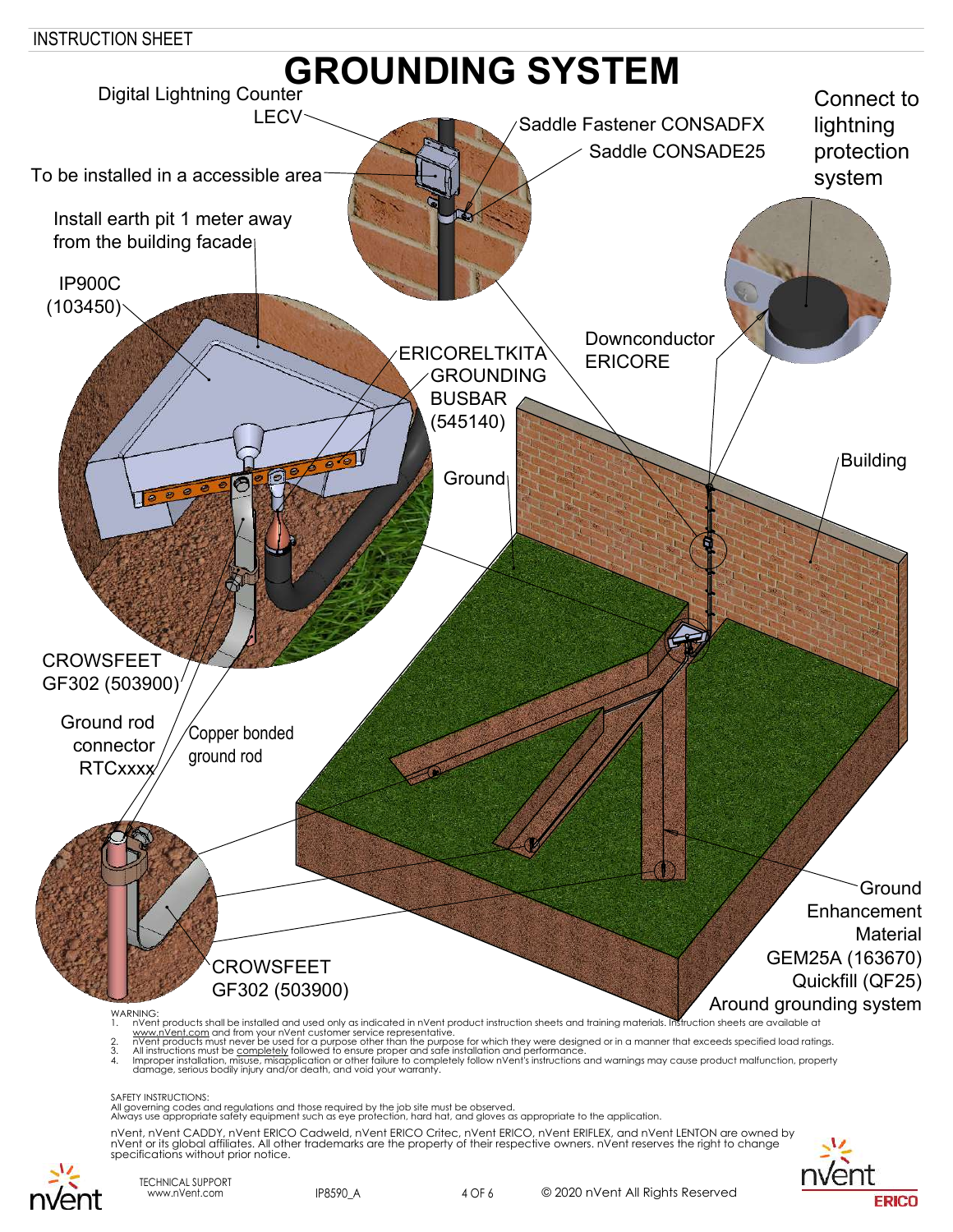